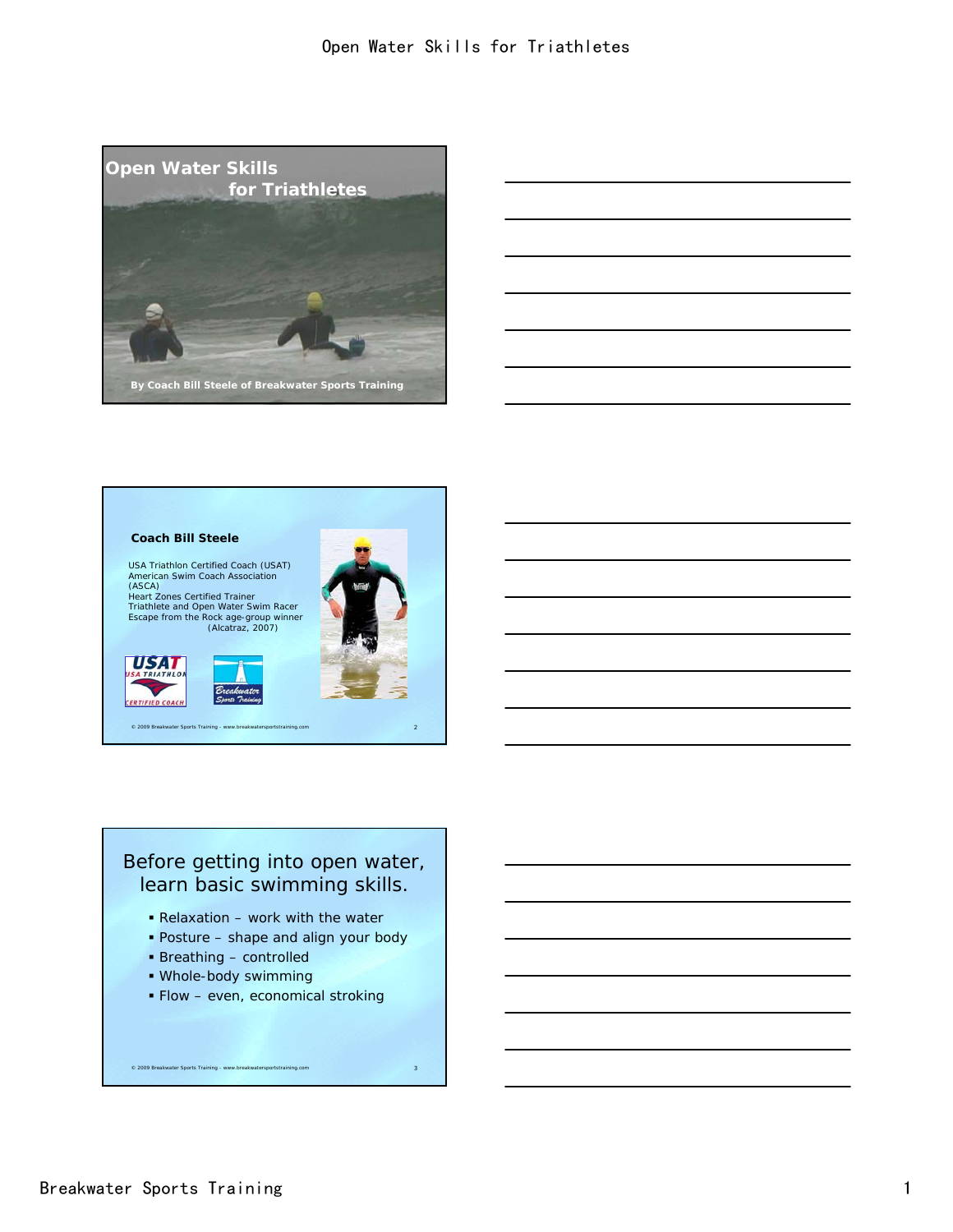







• Relaxation • Posture • Breathing • Whole-body stroking • Flow

© 2009 Breakwater Sports Training - www.breakwatersportstraining.com 5 These are iron-distance swimmers, swimming at iron-distance pace.

## Safety Considerations

- Never swim alone
- Use a high visibility cap (white or yellow)
- Never dive without knowing the depth
- Know the bottom conditions
- Good rule of thumb: Don't put your foot down if you cannot see what you are stepping on.

- Water quality
- Surf and current conditions
- Water temperature (50-50-50 rule)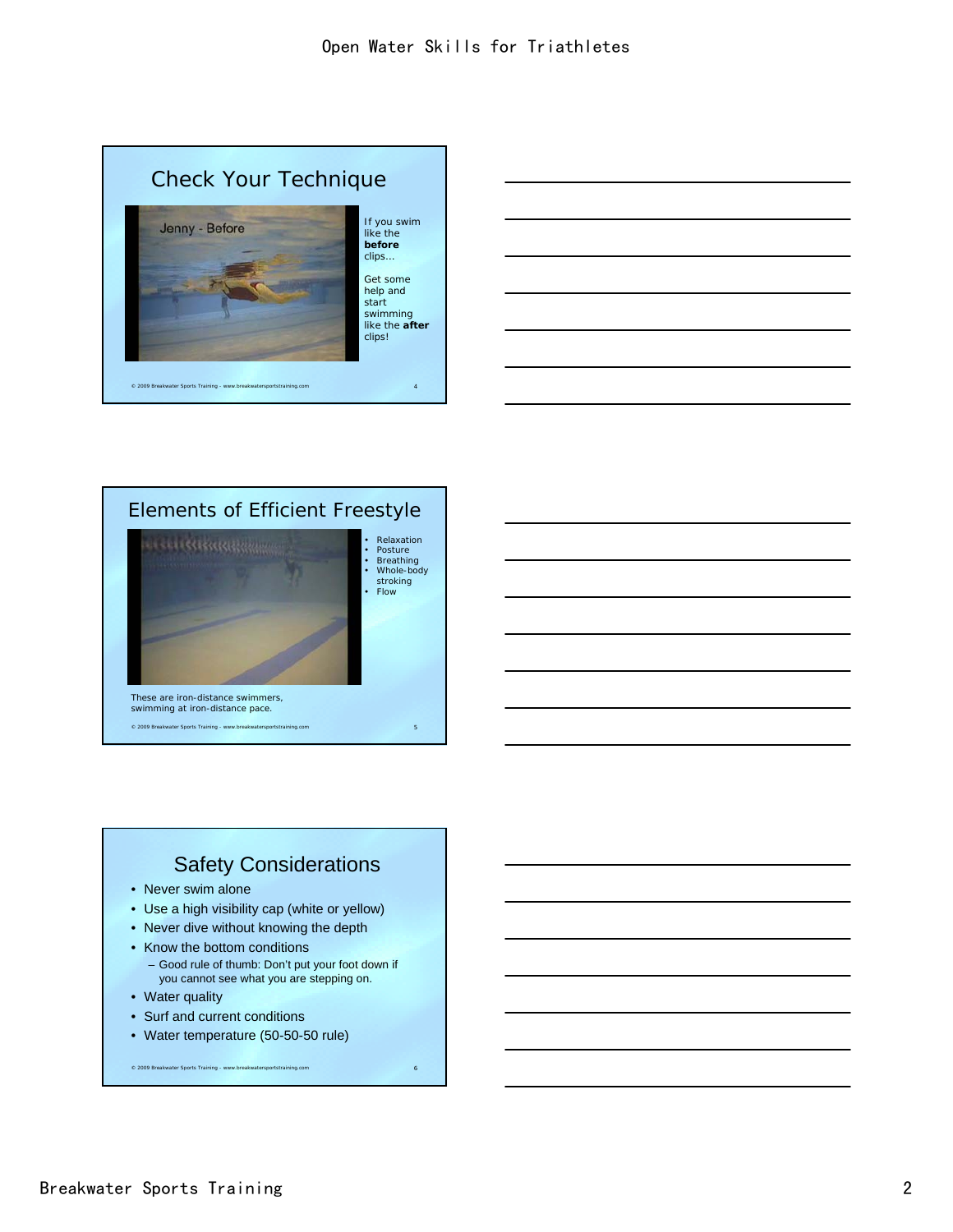

© 2009 Breakwater Sports Training

### Wetsuit Use Tips

- Practice and become comfortable with your wetsuit(s)
- Use a lubricant to avoid chafing – Keep it off hands if wearing rings
	- Do not use Vaseline (dissolves glue) (Avoid catastrophic wetsuit failure!)
	- Caution on using vegetable oil (PAM) (How to grow things on the inside of your wetsuit…)

© 2009 Breakwater Sports Training - www.breakwatersportstraining.com 8



- warmth in cold open water
- Tinted usually best for outdoors
- Use clear for late-in-the-day outdoor swims or pre-dawn irondistance starts
- Will fog more readily in cold water
- Defogging tip

© 2009 Breakwater Sports Training - www.breakwatersportstraining.com 9 Drops from dive shop or Baby Shampoo

```
Breakwater Sports Training 3
```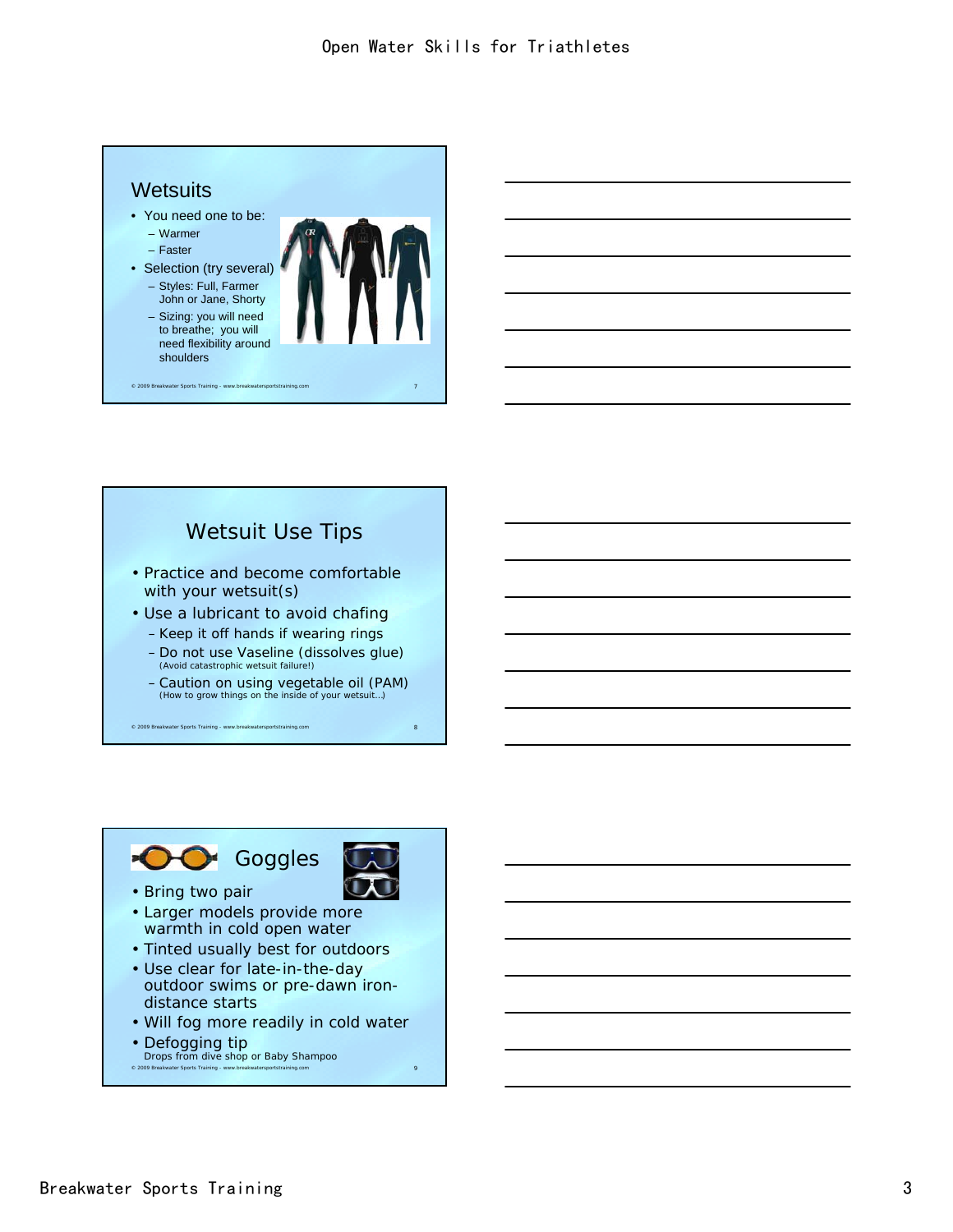

© 2009 Breakwater Sports Training - www.breakwatersportstraining.com 10

## Caps to Avoid

Avoid caps with flowers, foliage or fruit.



## Neoprene Gloves & Socks

- Improve comfort while training
- Extend training season
- Cannot race with anything on hands or feet
- Select models that fit snugly and will not scoop water

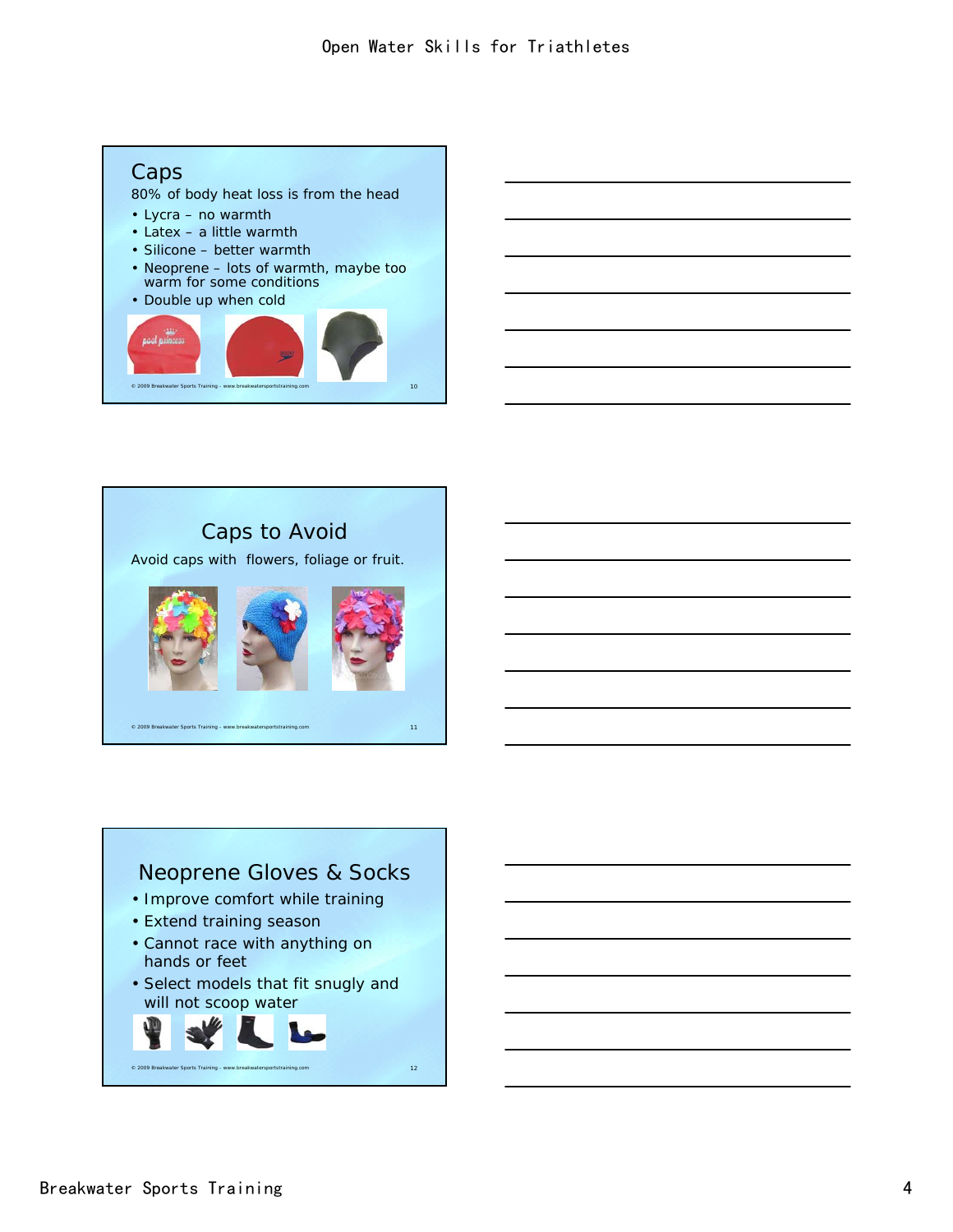### Know the Course

- Distance of each leg, how to sight
- Type of start mass or waves
- Water temperature
- Sea conditions: surf, swell, chop, current (seaweed, jelly fish, etc.)
- Swim once before the race
- Ask paddlers about conditions

### Open Water Warm-Up

© 2009 Breakwater Sports Training - www.breakwatersportstraining.com 13

- Especially important in cold water or for short course races if you will be swimming hard
- Short, easy jog to elevate heart rate – Do this before or after putting on wetsuit
	- Reduces shock effect of cold water
- Easy 5-minute swim to:
	- Get a feel for water conditions
	- Collect thoughts and get relaxed
	- Get stroke into a groove
- Avoid warming up too early: At a race, if there is a long wait before your wave starts, you may get cold.

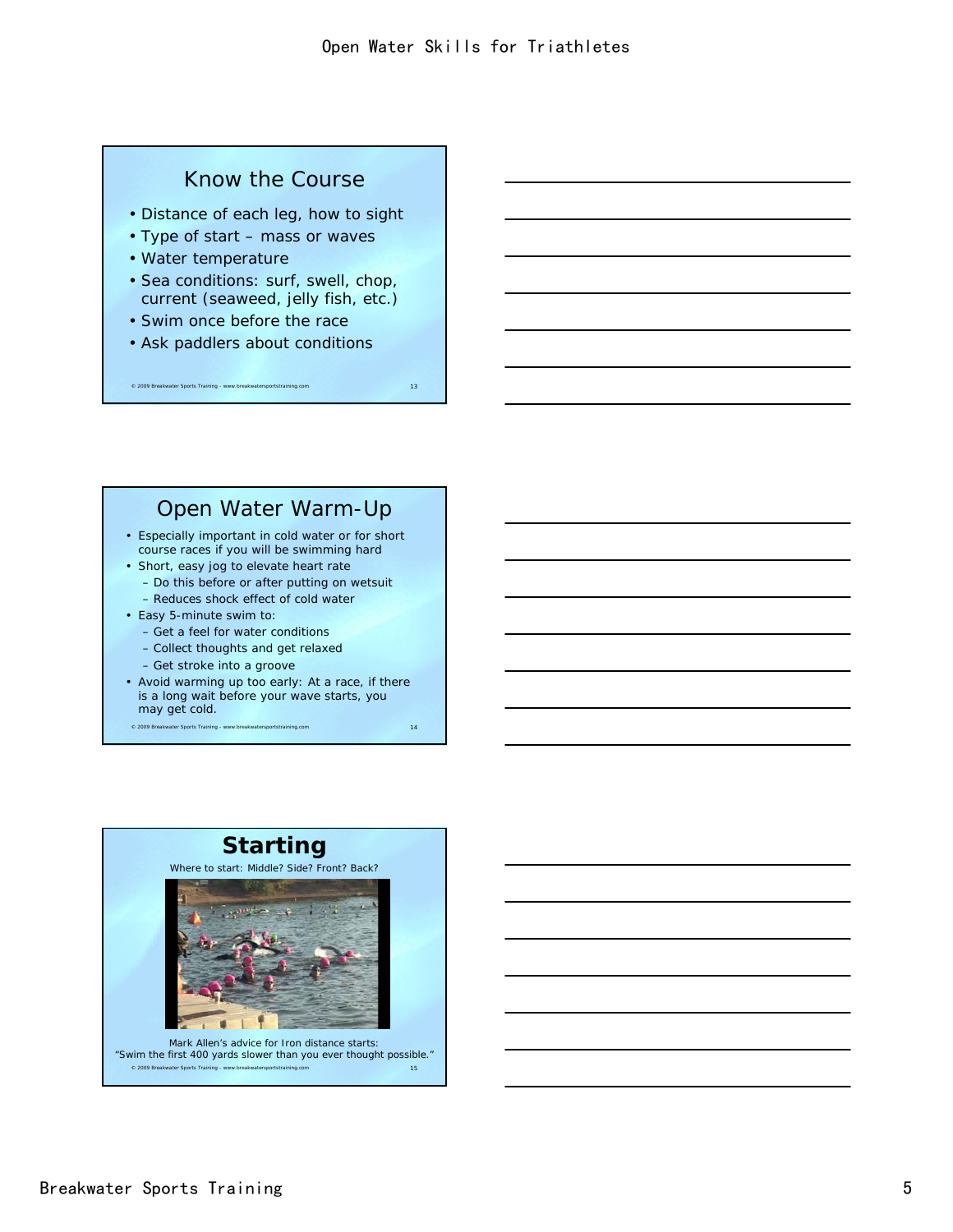



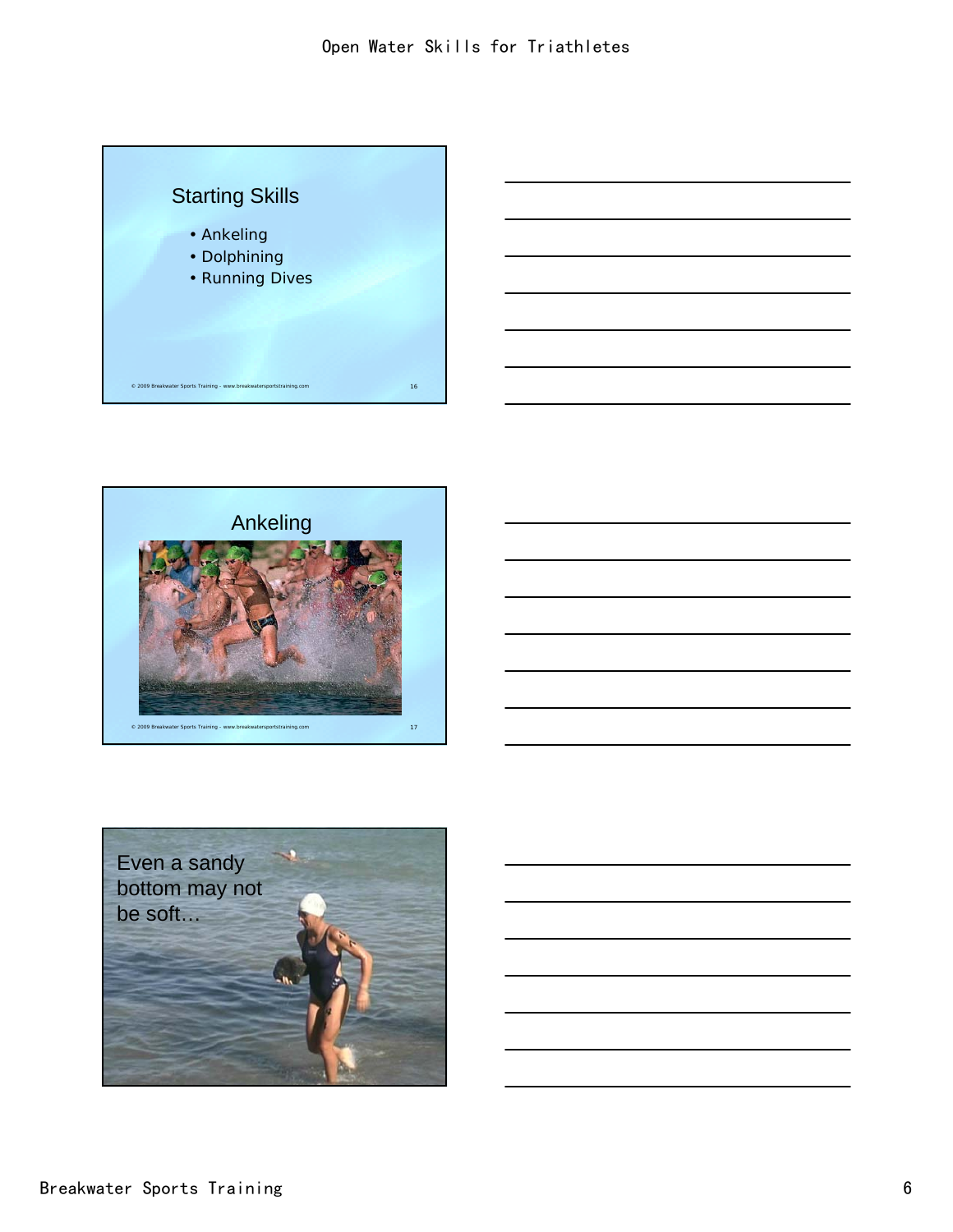



## Dolphining

- Series of dives until it is too deep
- Push off bottom, dive forward
- Looks cool at the pool, but in most events you will not get to do more than one or two of these, and the dangers outweigh the benefits.

© 2009 Breakwater Sports Training - www.breakwatersportstraining.com 20

• See pool clip…

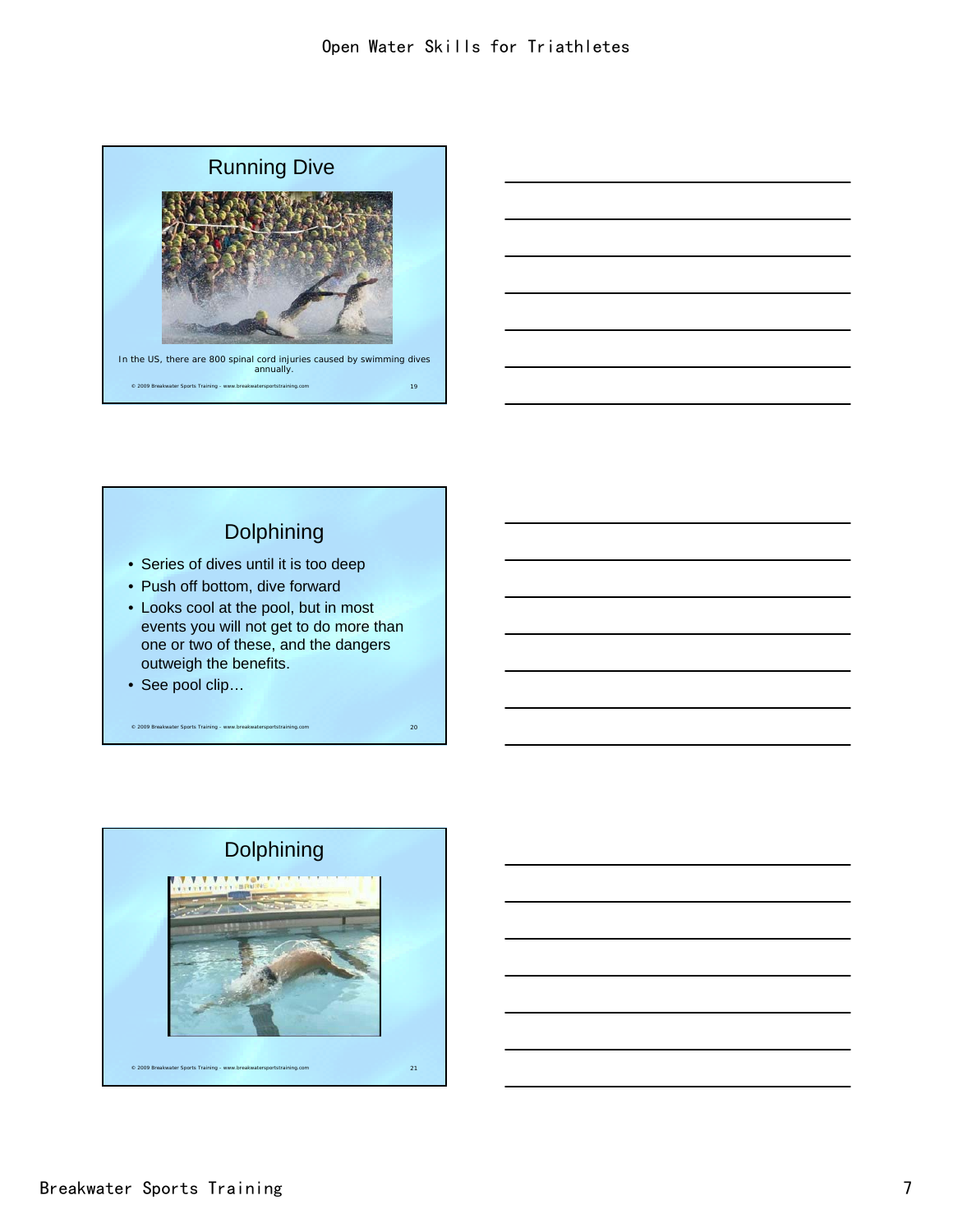





# Surf Entries

- Know what the bottom is like.
- Be aware that some waves break on sandbars – you may go from knee deep to ankle deep where the waves are breaking.
- In deeper water, dive or duck under the waves.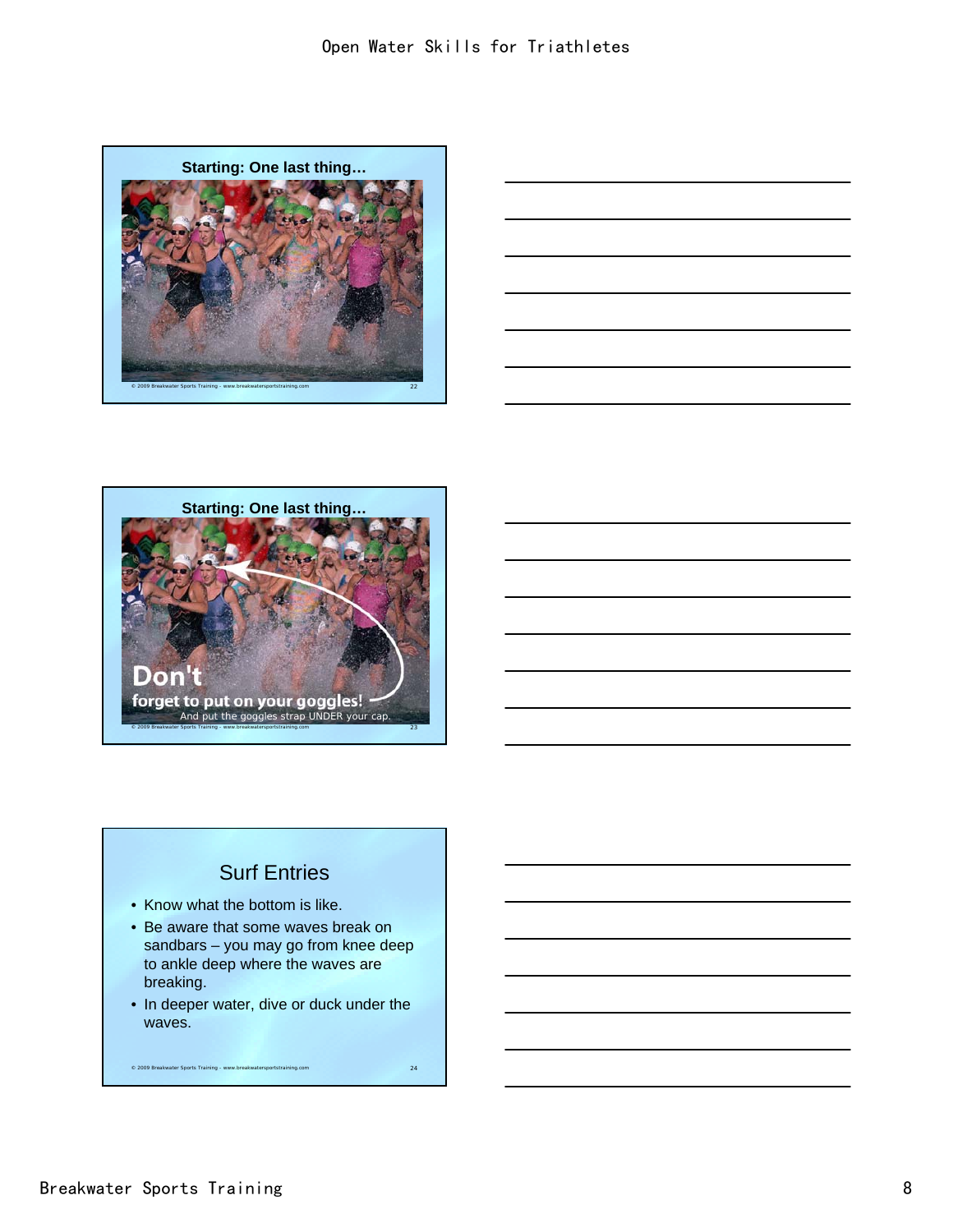



## Sighting Frequency

- Sight frequently while learning what frequency is right for you.
- Then KEEP sighting a little more frequently than that!
- Practice sighting in the pool.
- Practice sighting in open water.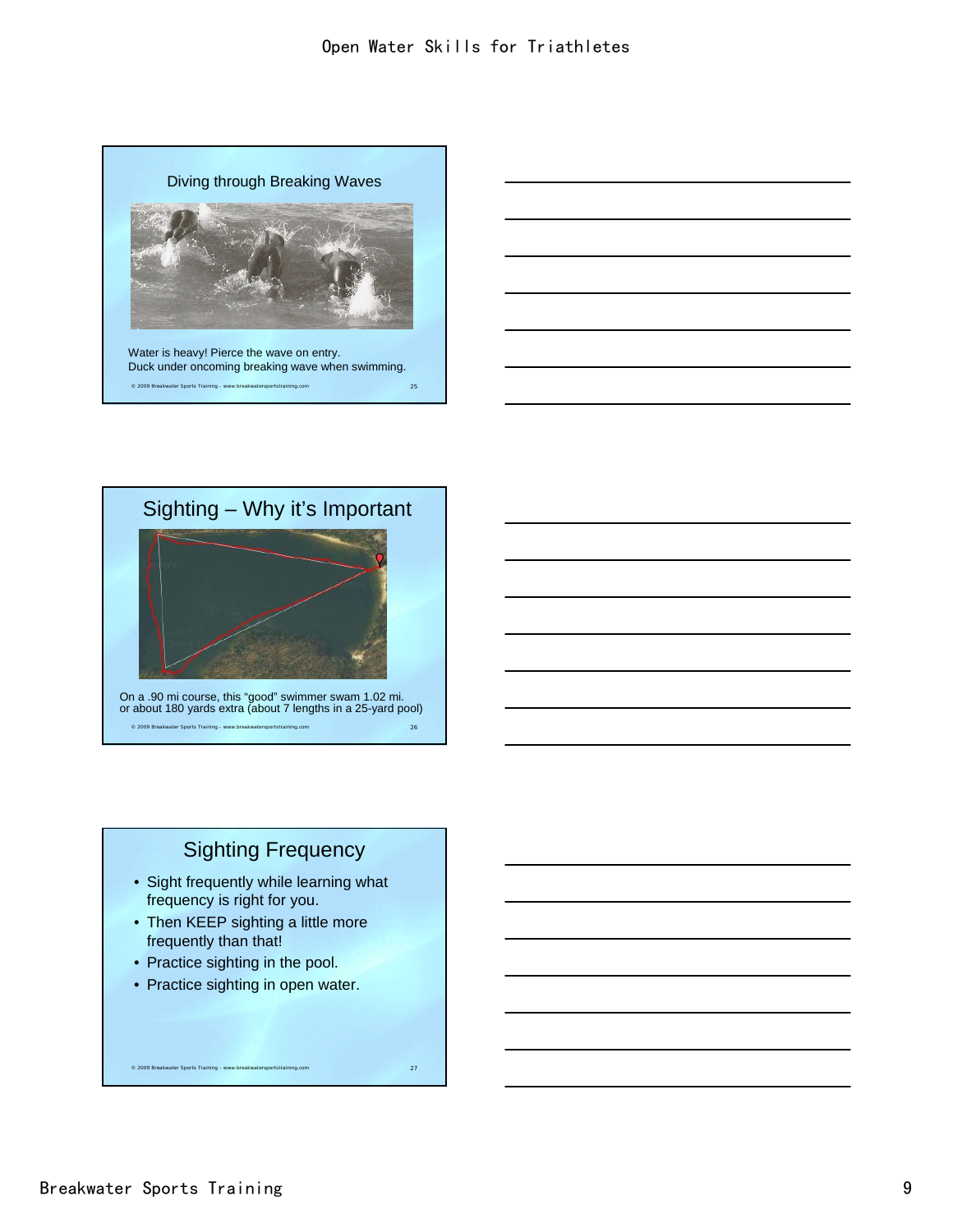## Sighting Technique

- Forward sighting is best.
- Disrupt balance and momentum as little as possible.
- Like breathing sighting should disrupt your stroke as little as possible.
- Look-back sighting useful on long swim legs or in strong currents
- Practice sighting in the pool.
- Practice sighting in open water.

© 2009 Breakwater Sports Training - www.breakwatersportstraining.com 28

### Non-Sighting Strategies

- Go with the pack
	- Try to keep as many bodies to your left as to your right
- Draft a faster swimmer
	- Let that swimmer do the sighting for you

### **Caution when using these strategies:**

*You may be led off course. You still need to sight for yourself once in a while.*

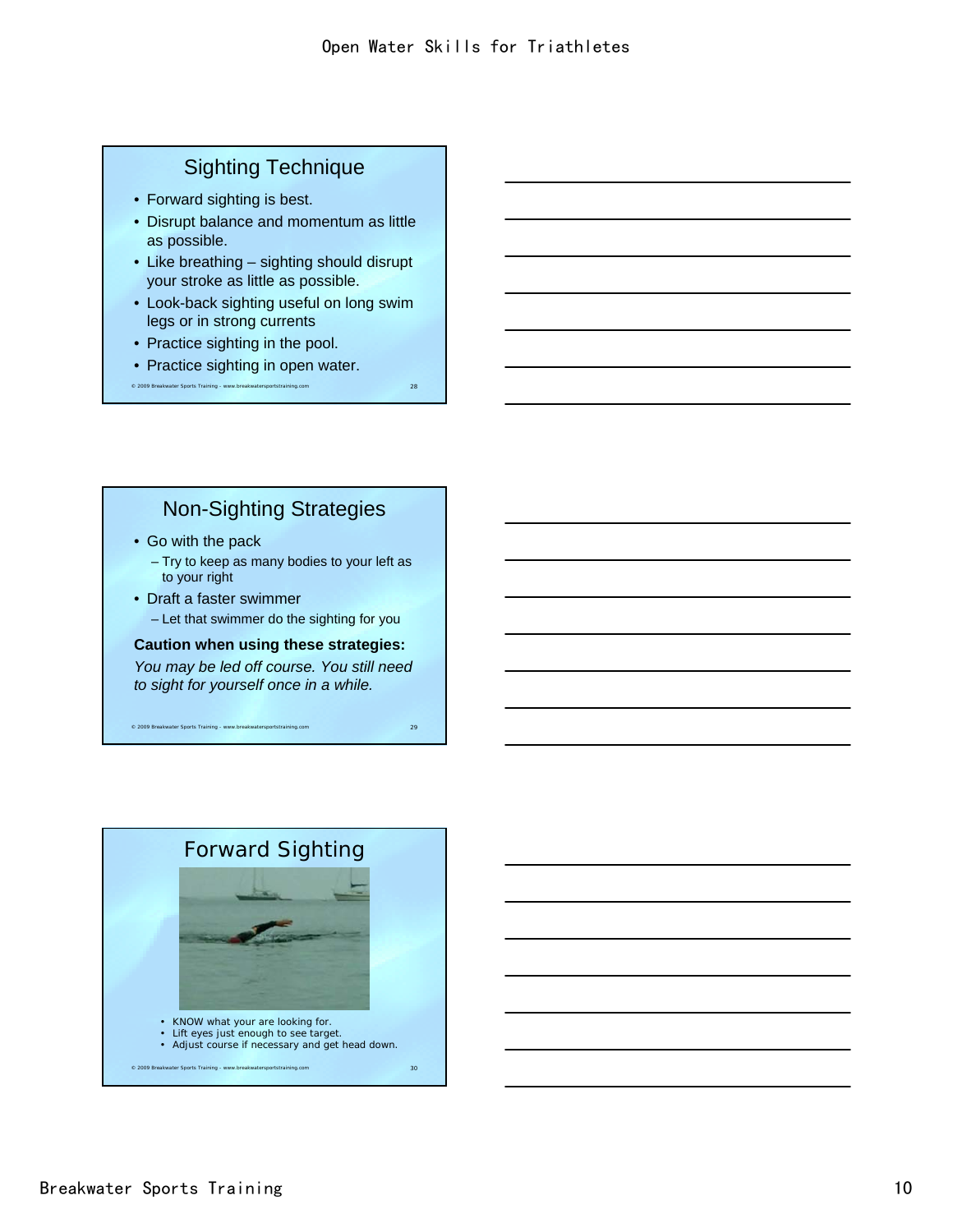









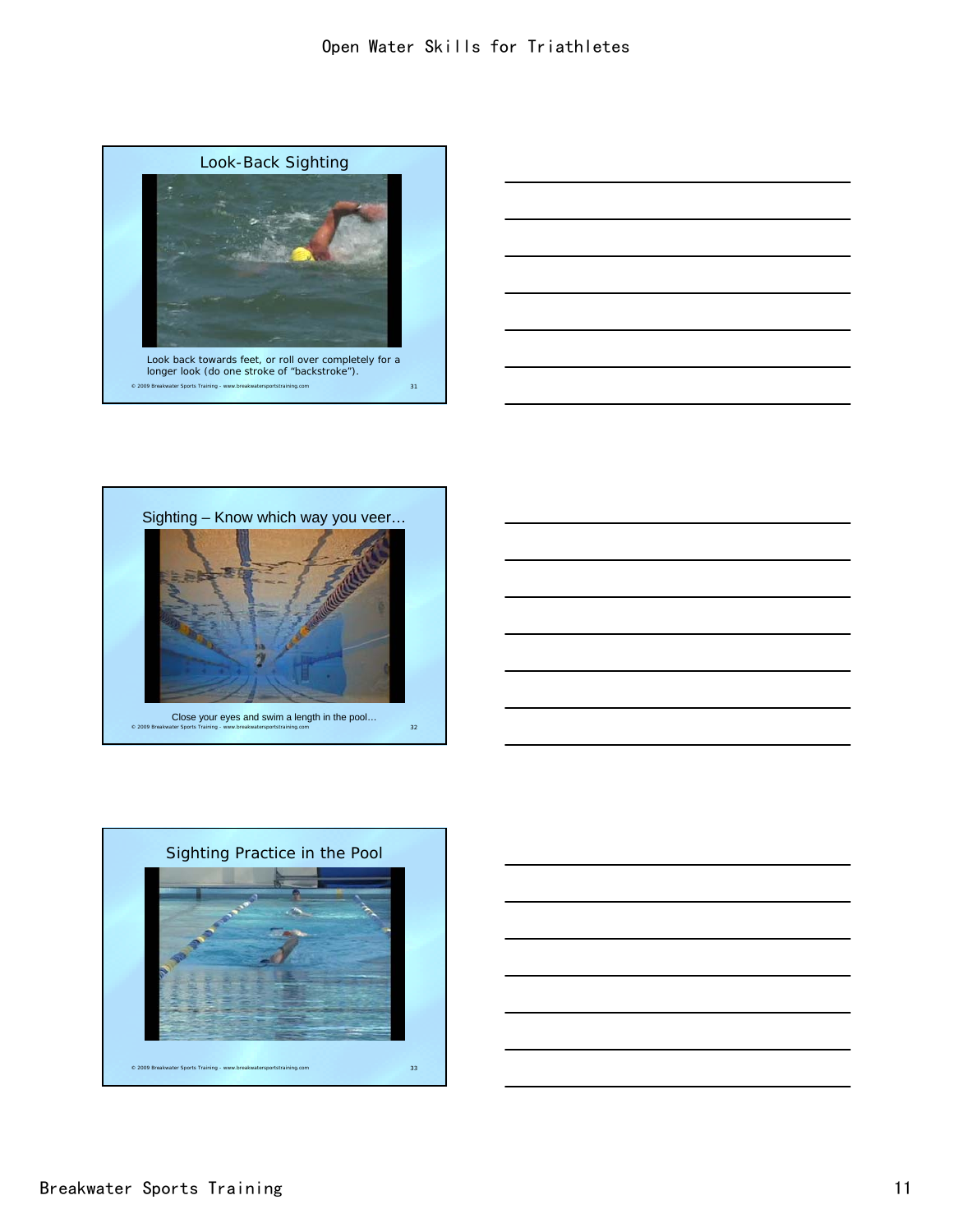## **Drafting**

- Legal in triathlon swim leg
- Practice with a friend
- Some people resent
- Best candidate is an experienced swimmer slightly faster than you
- Finding a person to draft in a multiplewave-start event can be tricky

© 2009 Breakwater Sports Training - www.breakwatersportstraining.com 34

# © 2009 Breakwater Sports Training - www.breakwatersportstraining.com 35 Drafting – Who Uses It?

The better the swimmer, the better the drafting skills. This is the pro start at Kona.

## Drafting Positions

- On toes of leader best draft effect
- At hip (your head at leader's hip)
- Between two swimmers
- Practice in the pool...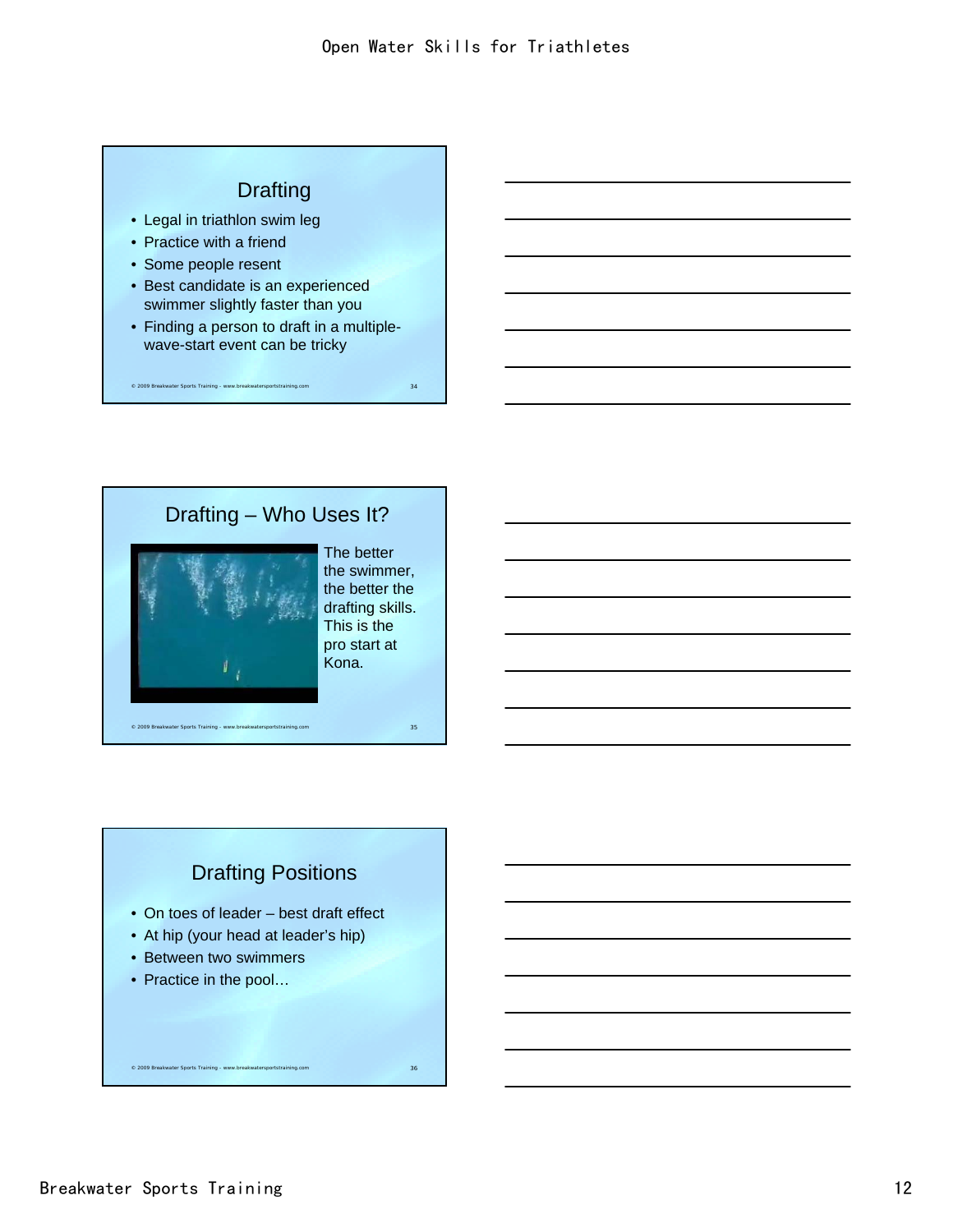



### Alternative Drafting Strategy: Don't Draft!

This is the advice of Alex Kostich, U.S. Open Water Swimming Champion. Search for his article on Active.com.

- Discomfort factor
- Hinders technique
- Visibility problems
- False sense of speed

In shorter races or multiple-wave-start races, it may be best not to draft.

© 2009 Breakwater Sports Training - www.breakwatersportstraining.com 38

### **Turns**

- Turn close to the buoy (go wide if you are uncomfortable with crowds – turns are a bottleneck)
- Rolling 90-degree turn
- Do not sight too often approaching the turn
- Practice in the pool, and practice in open water…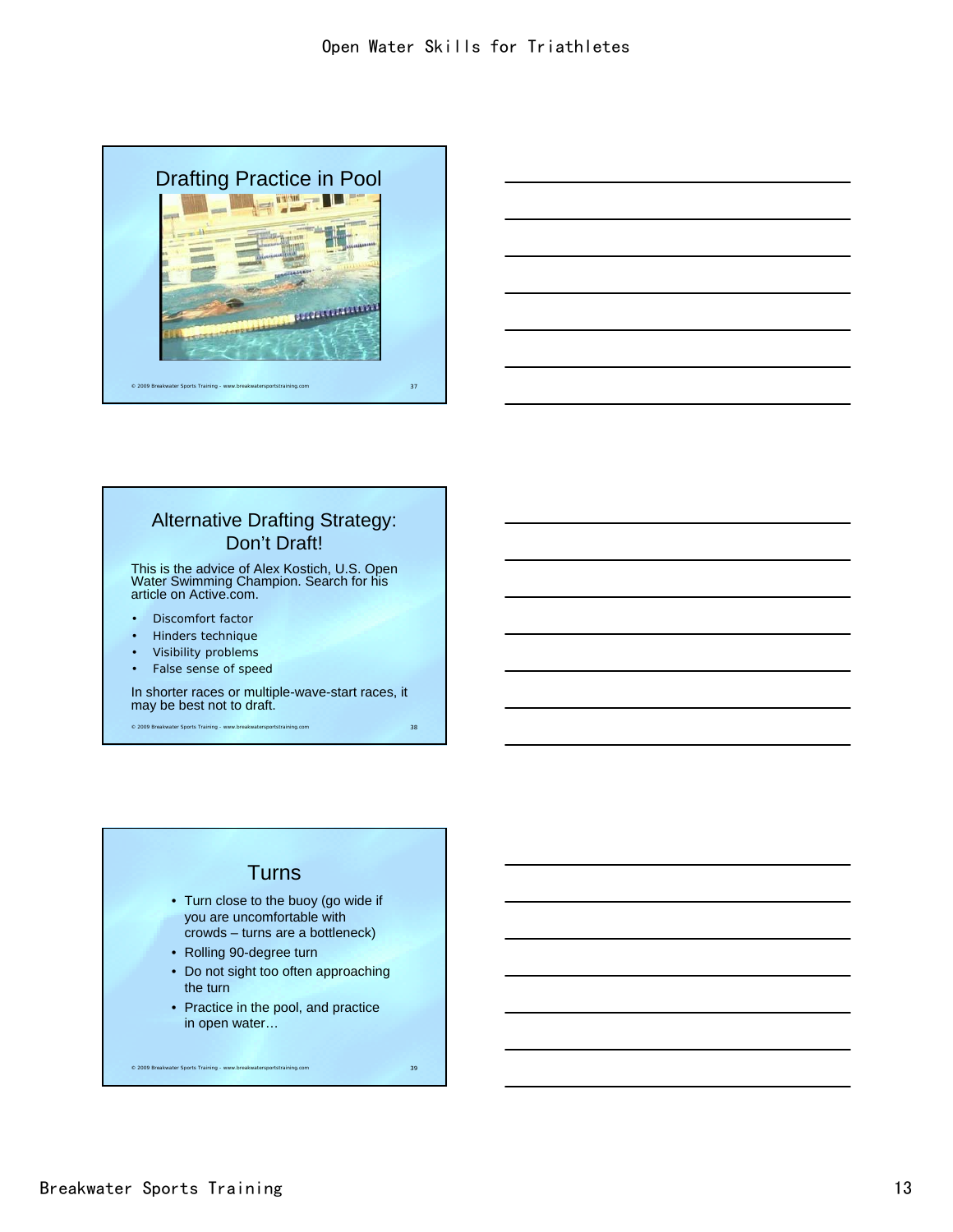



## Deal with Race Conditions

- Adverse winds
- Currents
- Aggressive swimmers
- Nausea or sea sickness
- Debris, seaweed & creatures (jellyfish)
- Stay in control of your emotions
- Stay in control of your race

### Panic?

© 2009 Breakwater Sports Training - www.breakwatersportstraining.com 41

- Happens even to some experienced swimmers
- Can be triggered by cold, adrenaline, unexpected bump, etc.
- Roll onto back
- Practice deep breathing, focusing on exhaling (we tend not to exhale)
- Better to take a minute and restart when you are more relaxed.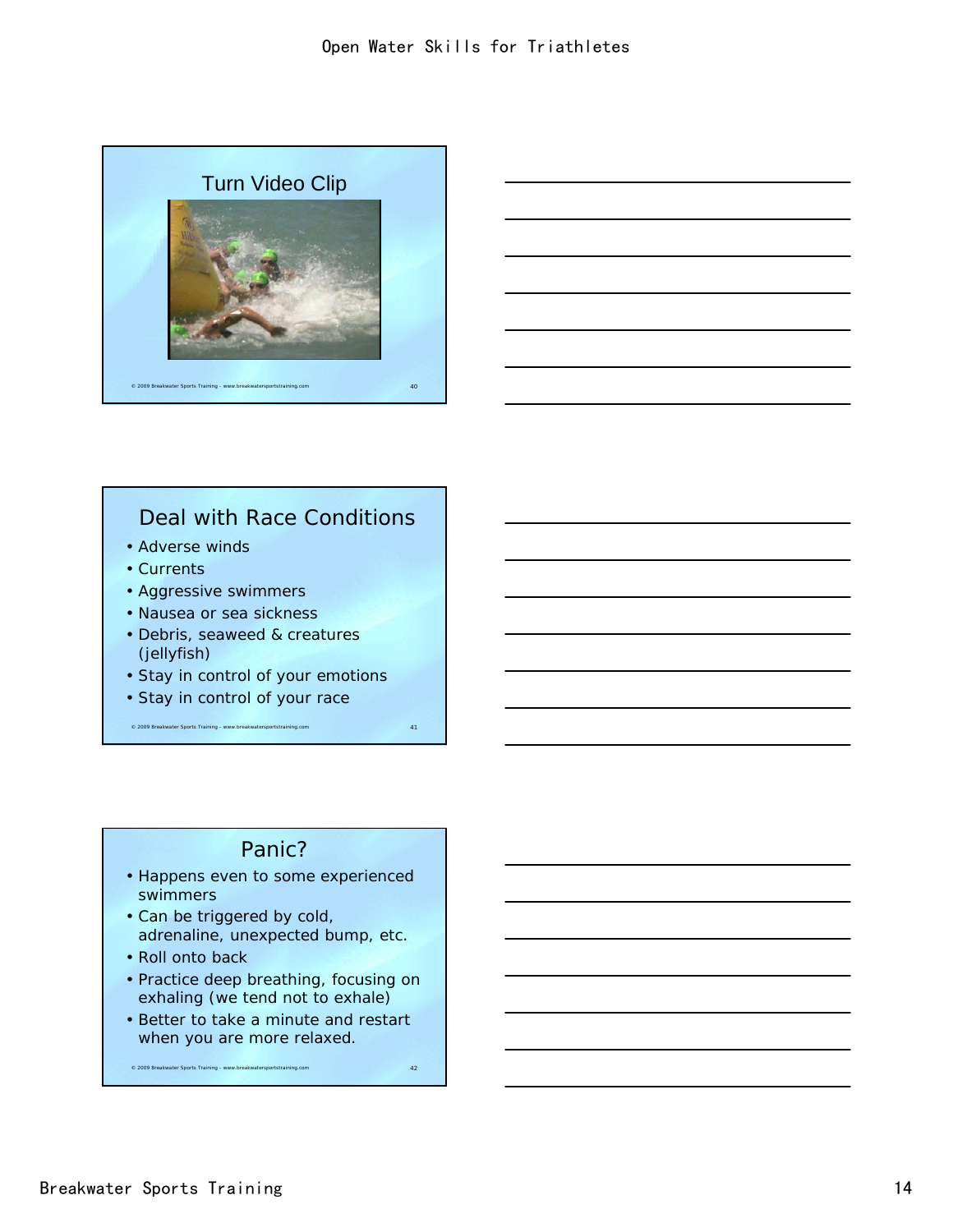## **Finishing**

- 
- 
- If not kicking, wake up your legs during the last 100 yards.
- Don't stand and run in deep water.
- Swim until your hand hits bottom.





### © 2009 Breakwater Sports Training - www.breakwatersportstraining.com 45 Exiting the Water • *Before* removing goggles and cap, get started on wetsuit removal. (You will need your hands.) • Balance problems? Ear plugs help some. Neoprene cap helps others. (Balance is an inner-ear thing.) • Most importantly: **SMILE**! This is where most pictures get taken…

### Breakwater Sports Training 15